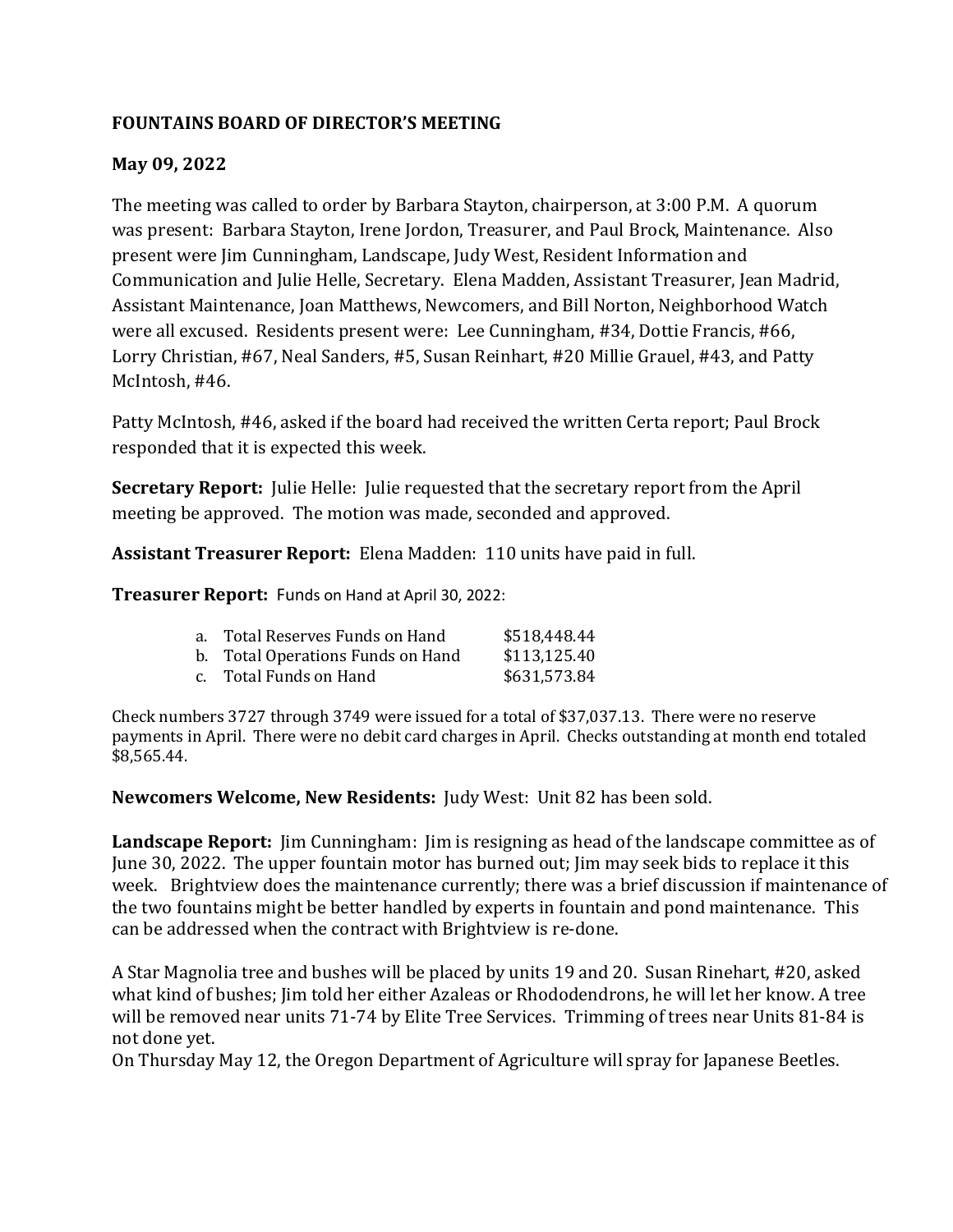**Maintenance: Paul Brock:** The pest control spraying for ants by was completed by Summit. Carpets in the common areas will be cleaned by Cleanway Carpet Cleaners, possibly the week of May 23<sup>rd</sup>. Greg Arnason of Quality Window Cleaning Service will be washing windows beginning on May 18<sup>th</sup>. Volunteer Dave Smith, #25, will handle window screen repairs and will notify residents of same. Dottie Francis, #66, asked if the tabs are to go on the inside or outside of the screens. The response was that the tabs should be on the inside so the screens can be quickly removed in case of an emergency.

Power washing is done; much thanks to Dave Smith, Bob Markel, Bill Norton and Jim Cunningham for doing this.

Pedestrian Doors in the garages damaged in break ins: doors and door frames for Garages 1, 2, 3, 4, 5, 6, and 110 have been replaced. Door frames for Garages 11, 12, 27, and 103 were able to be repaired. HOA Services did this work at a total cost of \$12,255.26. Replacement doors and door frames have been ordered for Garages 13 and 14 which will be an additional cost.

CERTA stated that they agree with the repair proposal submitted by HOA Services to repair the cracks in the masonry veneer on Buildings 15480 and 15655 at an estimated cost of \$4,741.12. The motion was made, seconded and approved to have this work done at a cost not to exceed \$5,000.00. If more work is required on the brick veneer, that will be considered separately.

**Old Business: Ductless H/C Resolution:** A resolution has been drafted listing the minimum criteria required to install these units. Barbara Stayton read the resolution and a brief discussion followed. A motion was made, seconded and approved to adopt the resolution as written. It will be posted on the web site and included in the next Fountains Forum. (A copy of the resolution is also provided below.) Residents are strongly encouraged to use Able Heating and Cooling if they plan to install one of these units. Able Heating and Cooling has installed several units in the Fountains and in units with the same floor plans as ours in nearby communities, so they are familiar with how to install in our condos.

**New Business: Privacy Screen Resolution:** Our deck rails do not provide as much privacy as the wood slats did. The board will establish criteria to assure a uniform appearance for owners of upper decks only who wish to install privacy screens. This will be further addressed at the next board meeting.

We are required to have our by-laws written in gender neutral language. Our lawyer, Stuart Cohen, will begin work on this. Mr. Cohen also recently sent us a letter describing the importance of always assuring that any hired workers, contractors, and companies who do work for the Fountains have the proper licensure, credentials and insurance.

Chairperson Barbara Stayton asked if anyone has information they would like in the forum that will come out soon. She also announced that there will not be a meeting in August.

Next Meeting: Monday, June 13<sup>th</sup> 2022 at 3:00 P.M. in the conference room of the clubhouse.

**Meeting adjourned:** It was moved, seconded and approved to adjourn this meeting at 3:46 P.M.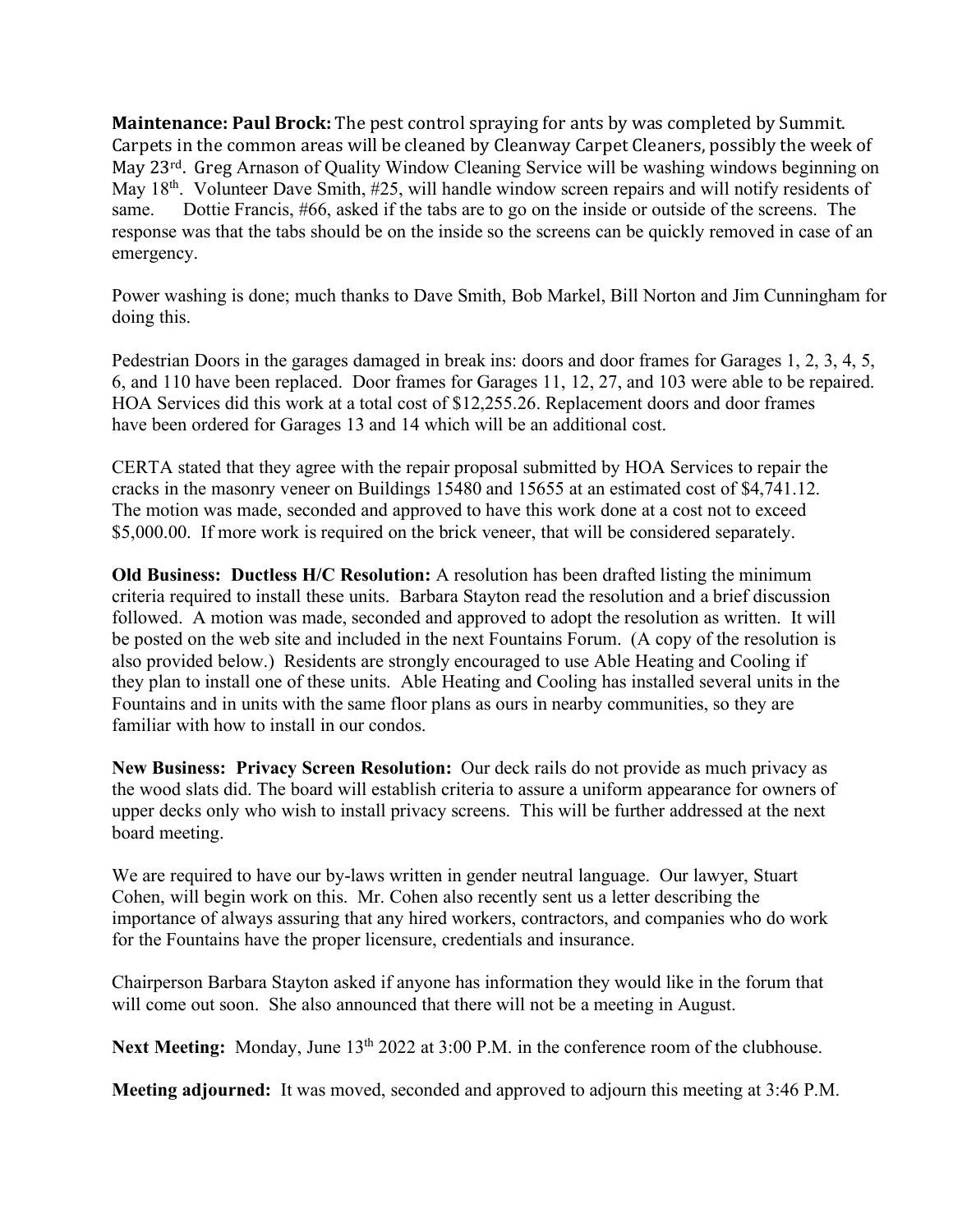Respectfully Submitted, Julie Helle, Secretary

(See below for the resolution concerning ductless heating and cooling systems)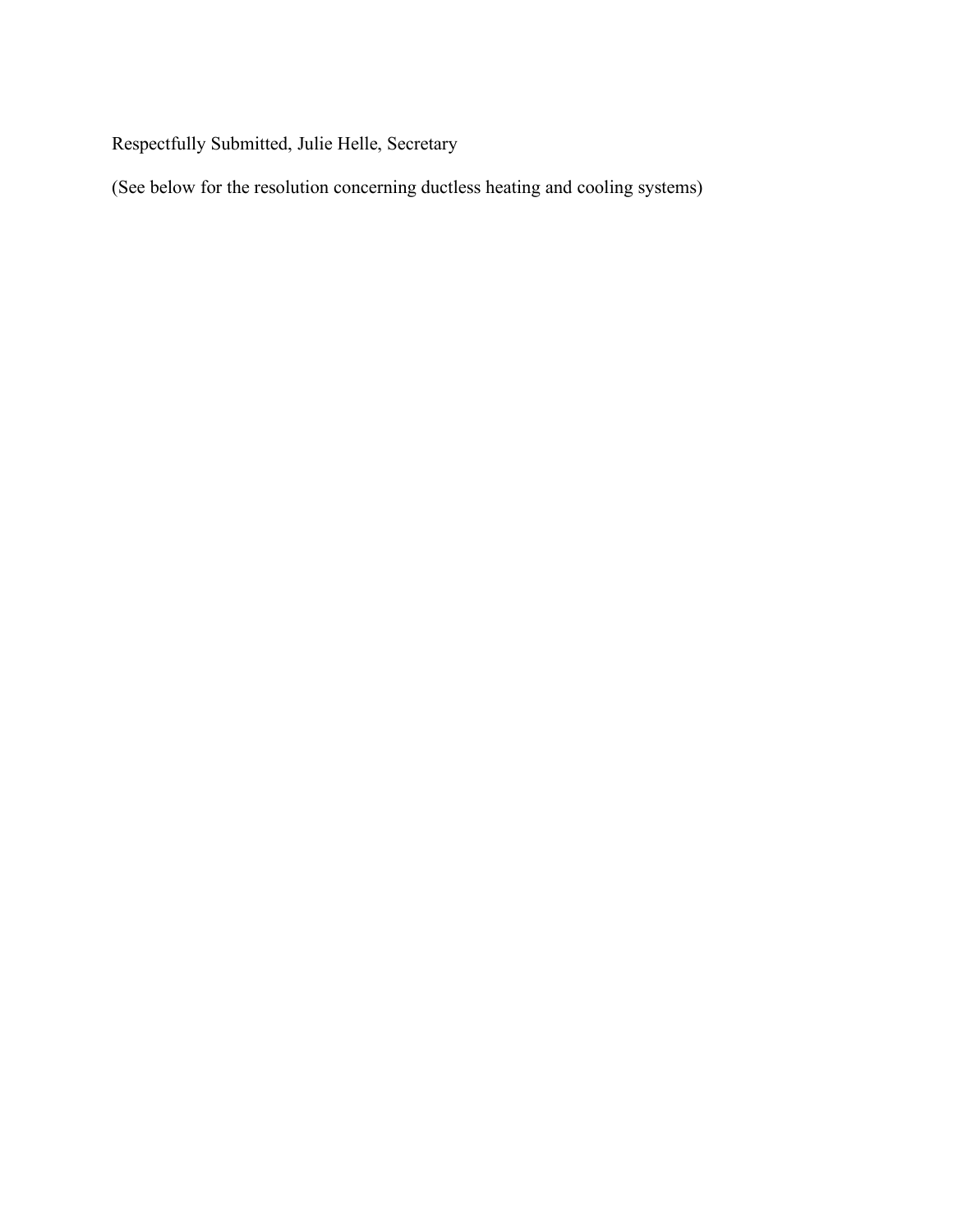#### **ASSOCIATION OF UNIT OWNERS OF** FOUNTAINS AT SUMMERFIELD CONDOMINIUM RESOLUTION DUCTLESS HEATING AND COOLING SYSTEMS (MINIMUM CRITERIA)

WHEREAS, Article 5, Section 2(m) of the Bylaws states that "the Board of Directors shall have authority to carry out and be responsible for the following matters: Promulgation of rules and regulations governing the condominium and use thereof which shall be consistent with the restrictions set out in Article IX of these Bylaws"; and,

WHEREAS, for the health, safety, welfare, comfort, and convenience of all Owners, the Board wishes to establish criteria for the placement of ductless heating and cooling systems on the patios and balconies of an owner's unit.

WHEREAS, the Summerfield Civic Association Architectural/Landscape Manual provides:

2.16 Climate Control: Placement of heat pump, condenser units, and portable air conditioning units shall receive special consideration to ensure appropriate visual screening and noise attention to the neighboring residential units and areas. Use of solar heating systems is acceptable provided that the panels or collectors are integrated into the structure with regard to overall appearance and design. All exterior climate control equipment and solar units must be approved by the Board of Directors prior to installation. The City of Tigard requires a mechanical permit that complies with state and federal regulations for installation of heat pumps and air conditioners.

NOW, THEREFORE, BE IT RESOLVED THAT, Owners may install ductless heating and cooling systems in accordance with the following criteria:

#### **Ductless Heating/Cooling System Criteria**

| Outside compressor dimensions:                                                              | Not to exceed 42" W x 20" D x 38" H                                                                                                                                                                                                      |  |
|---------------------------------------------------------------------------------------------|------------------------------------------------------------------------------------------------------------------------------------------------------------------------------------------------------------------------------------------|--|
| Outside compressor location:                                                                | The compressor can be located on the deck/patio or on a<br>concrete slab next to the building. If the compressor is<br>located on a deck/patio, a hose must be attached to the<br>compressor to drain the condensation to the landscape. |  |
| Weight of compressor:                                                                       | 150-200 pounds                                                                                                                                                                                                                           |  |
| Sound Level from compressor:                                                                | Not to exceed 65 Decibels                                                                                                                                                                                                                |  |
| Exterior pipe ("line hide") from compressor to<br>building:                                 | Must be painted to match the trim of the building.                                                                                                                                                                                       |  |
| Opening left in the exterior of the building when<br>heat/pump is removed from wall sleeve: | The exterior grill no longer used by the heat pump may<br>remain in place. The wall sleeve must be blocked and<br>insulation must be installed inside the wall sleeve.                                                                   |  |
|                                                                                             |                                                                                                                                                                                                                                          |  |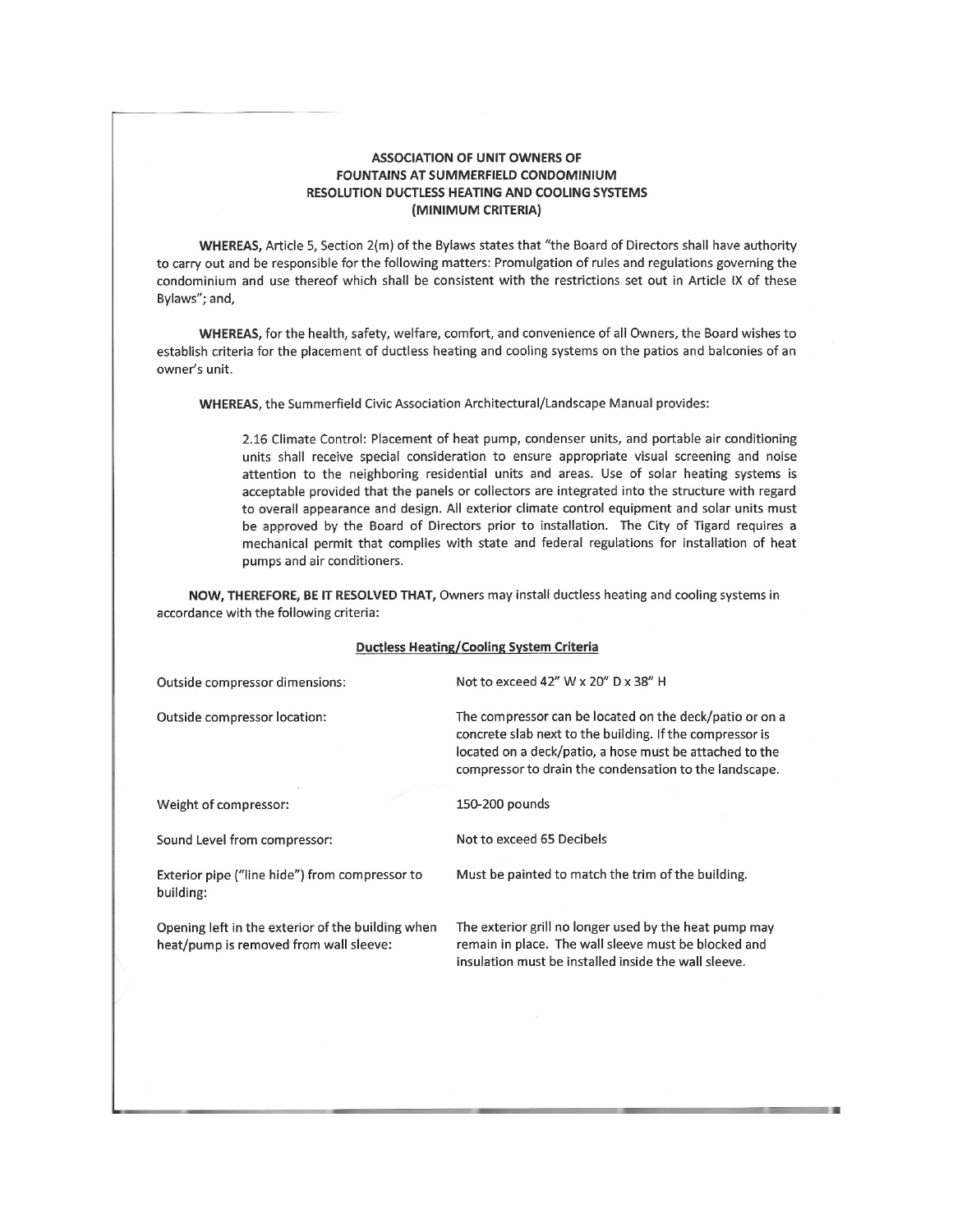# **FOUNTAINS BOARD OF DIRECTOR'S MEETING MINUTES**

# **April 11, 2022**

The meeting was called to order by director Barbara Stayton at 3:00 P.M.

A quorum was present: Directors Barbara Stayton, Chairman, Irene Jordon, Treasurer and Paul brock, Maintenance. Officers present were: Julie Helle, Secretary, Elena Madden, Assistant Treasurer, Jean Madrid, Assistant Maintenance, Jim Cunningham, landscape, and Bill Norton, Neighborhood Watch Coordinator. Joan Mathews and Judy West were excused.

Residents present: Lorry Christian, #67; Dottie Francis, #66, Ann Arnold, # 41, Patricia Goytia, #16 and Patty McIntosh, #46. Patricia Goytia addressed the board about a branch lying on a roof. Jim said he would have a tree person address it.

**Secretary Report:** Julie Helle moved that the minutes of the March 14, 2022 minutes be approved. The motion was seconded and approved.

**Assistant Treasurer Report:** Elena reported that 110 units paid in full in March.

**Treasurer's Report:** Funds on Hand at March 31, 2022:

- d. Total Reserves Funds on Hand \$505,924.26
- e. Total Operations Funds on Hand \$115,162.04
- f. Total Funds on Hand \$621,086.30

Check numbers 3709 through 3726 were issued for a total of \$34,901.67. There were no reserve payments in March. There were six debit card charges for \$624.23. In addition, there was a single EFT withdrawal for 2021 tax payment to IRS for \$101 and a deposit of \$5.99. Checks outstanding at month end totaled \$6,240.48.

As approved by Board in March, there was a transfer of Reserve funds from Home Street Reserve Money Market to On Point Reserve account of \$50,000. A motion was made, seconded and approved to accept the treasurer's report.

**Neighborhood Watch Area Coordinator:** Bill Norton: Units 61-70 have a new block captain: Karen Black, Unit 68.

**Newcomers Welcome/new residents:** There is no one new this month.

**Landscape Report**: Jim Cunningham: Trees have been replaced in the following areas: a Paperback Maple by the bench, and where the trees were removed near Fountain Wood, two Dogwood trees and Alaskan Cedars. A stump has been removed by the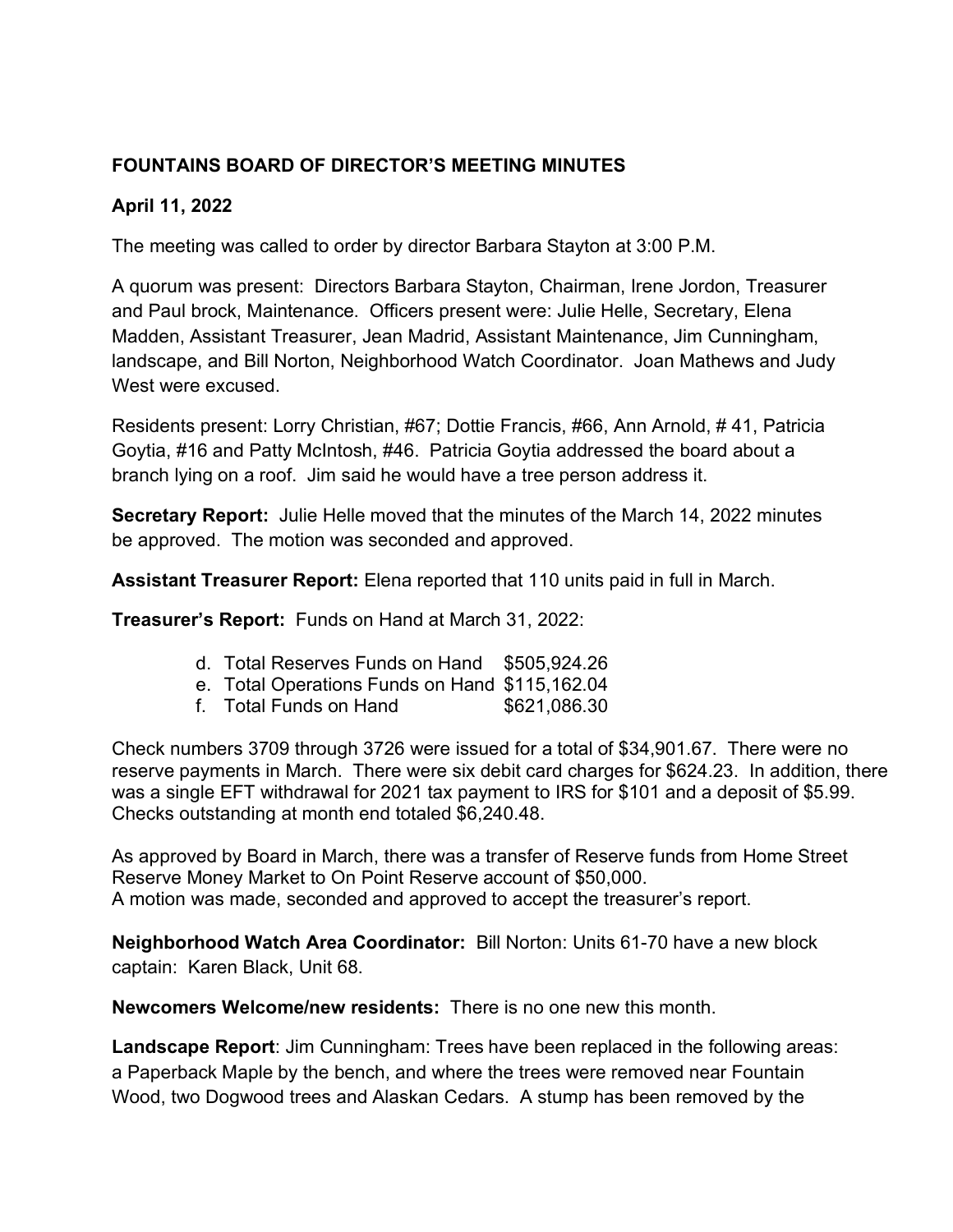utility boxes. The sidewalk washing project was discussed. Several maintenance committee members have worked many hours to do this and it is nearing completion. One owner will be re-imbursed for gas.

**Maintenance Report:** The building envelope inspection has been rescheduled from April 14 to April 21, 2022.

We are still in the planning stages of a project in which white safety stripes will be repainted on the entryway steps and other steps on concrete walkways around the complex. We are waiting for an estimate from Bill Ofstad of Ofstad Management Company. A permit application needs to be submitted to the city of Tigard for this project.

HOA Services is currently replacing or repairing pedestrian doors on garages that were broken into in February and March. Due to the extensive damage to the door frames, many of these doors will need to be replaced. The maintenance committee is working with the techs on repair options when applicable.

**Old Business:** Results of the Election Held at the Annual Meeting:Barbara announced that Irene Jordon was re-elected to serve as treasurer with 77 votes. The **IRS Revenue Ruling: 70-604:** was approved with 72 votes and the amendment to the bylaws were approved with 73 votes. All owners will receive information on the changes either by e-mail or hard copy.

**New Business:** The board will be working on criteria for the installation of ductless heating and cooling systems.

The next Fountains Board of Director's meeting will be Monday, May 9, 2022 at 3:00 P.M. in the conference room of the clubhouse.

It was moved, seconded and approved to adjourn the meeting at 3:55 P.M.

Respectfully Submitted,

Julie Helle, Secretary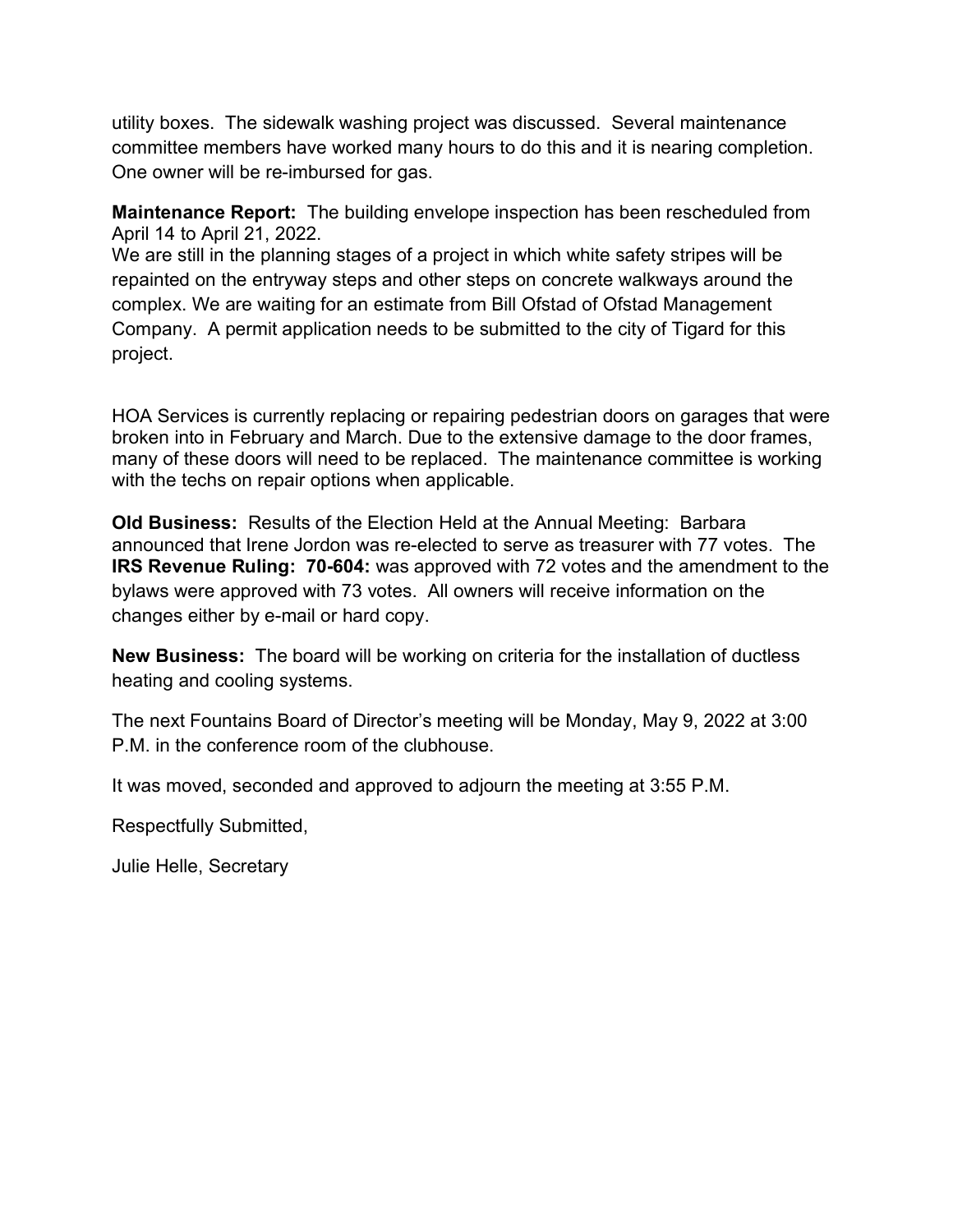# **FOUNTAINS BOARD OF DIRECTORS MEETING MINUTES**

#### **March 14, 2022**

The meeting was called to order at 3:00 P.M. by Chairman Barbara Stayton. A quorum was present: Barbara Stayton (Chairman,) Irene Jordon (Treasurer) and Paul Brock, (Maintenance.)

**OFFICERS PRESENT:** Jim Cunningham, Bill Norton, Joan Mathews, Judy West, Elena Madden, and Jean Madrid. Julie Helle was excused

**RESIDENTS PRESENT:** Lee Cunningham, Ann Arnold, Dottie Frances, and Dave Smith.

**SECRETARY REPORT:** It was moved, seconded to approve the minutes from the February 14, 2022 meeting. The minutes were approved.

**ASSISTANT TREASURER'S REPORT:** Elena Madden: 110 units are paid in full.

**TREASURER'S REPORT:** Irene Jordan:

1. Funds on Hand at February 28, 2022:

| a.    Total Reserves Funds on Hand | \$493,288.89 |
|------------------------------------|--------------|
| b. Total Operations Funds on Hand  | \$113,553.13 |
| c.     Total Funds on Hand         | \$606,842.12 |

- 2. Check numbers 3694 through 3708 were issued for a total of \$25,680.19. There were no reserve payments in February. There were three debit card charges in February for \$1,002.14. Checks outstanding at month end totaled \$840.00.
- 3. Board approved motion to deposit \$50,000 in OnPoint reserve account in March.

**NEIGHBORHOOD WATCH COORDINATOR REPORT:** Bill Norton: A block captain is still needed for Units 61-70.

**NEWCOMERS/WELCOME NEW RESIDENTS REPORT:** Joan Mathews: No new residents have moved in during the last month.

**LANDSCAPE OFFICER REPORT:**  $\lim$  Cunningham:  $\lim$  and the supervisor from Brightview did a walkaround the property on March  $8<sup>th</sup>$ .

The fountains are being repaired and should be up and running soon.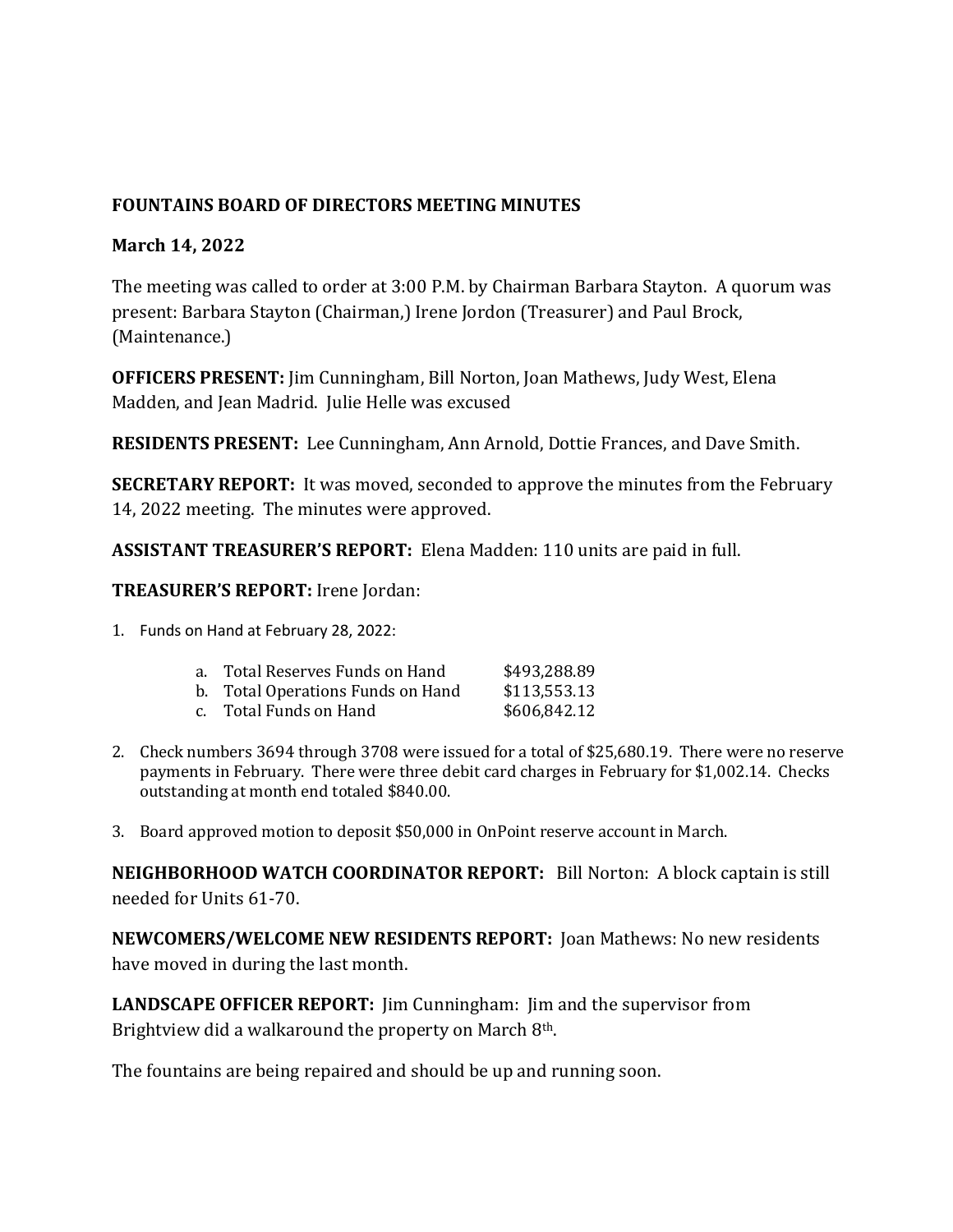The annual lime application on the lawns is completed.

A Paperback Maple tree will be planted near the bench in front of the upper fountain. Four trees will be planted in the spaces where the Sequoia trees were removed; these are much smaller trees and will not cause damage to foundations.

The French drains near unit 60 are working and the lawn area will be reseeded as the weather gets warmer.

**MAINTENANCE OFFICER REPORT:** Paul Brock: Certa Building Solutions will be performing a building envelope inspection of our complex next month on April 14 and 15.

Numerous garage break-ins - the residents of the Fountains have recently suffered numerous break-ins and burglaries of garages around the complex. As many as eighteen garages have been burglarized, and ten of these garages will require replacement pedestrian doors due to the extensive damage to the door frames. The burglarized garages so far are Garages 1, 2, 3, 4, 5, 6, 13, 27, 28, 29, 30, 103, 107, 108, and 110. Officer Hicks of the Tigard Police Department has investigated the rash of burglaries and gave us her contact information including her email address with the City of Tigard. All break-ins and burglaries need to be reported to the Tigard Police Non-emergency Number 503-629-0111.

Pressure washing the sidewalks will be done by volunteers.

**OLD BUSINESS:** Barbara Stayton: The Annual Meeting agenda was review and edited by the board members. Volunteers were secured for the different jobs that need to be completed to set up the meeting. There will be hard copies of the following on the tables: The list of officers and directors, the December 2021 financial report, a breakdown of what the \$418 monthly assessment covers, and the meeting agenda. We are waiting the hear whether a Tigard Police Officer will be present to address the recent break-ins.

**NEW BUSINESS:** Barbara Stayton: The Annual meeting with our insurance agent, Jared Walthard of American Family was held on March  $11<sup>th</sup>$  and attended by Barbara, Irene Jordan and Paul Brock. Jared wanted us to remind residents that their individual insurance policies should have \$50,000 earthquake loss assessment and \$25,000 standard loss assessment. The new insurance certificate will be posted on the website April 1, 2022.

**NEXT MEETING:** The next meeting of the Fountains Board of Directors will be April 11, 2022

**MEETING ADJOURNED:** The meeting was adjourned at 4:00 PM.

Respectfully submitted,

Barbara Stayton, Acting Secretary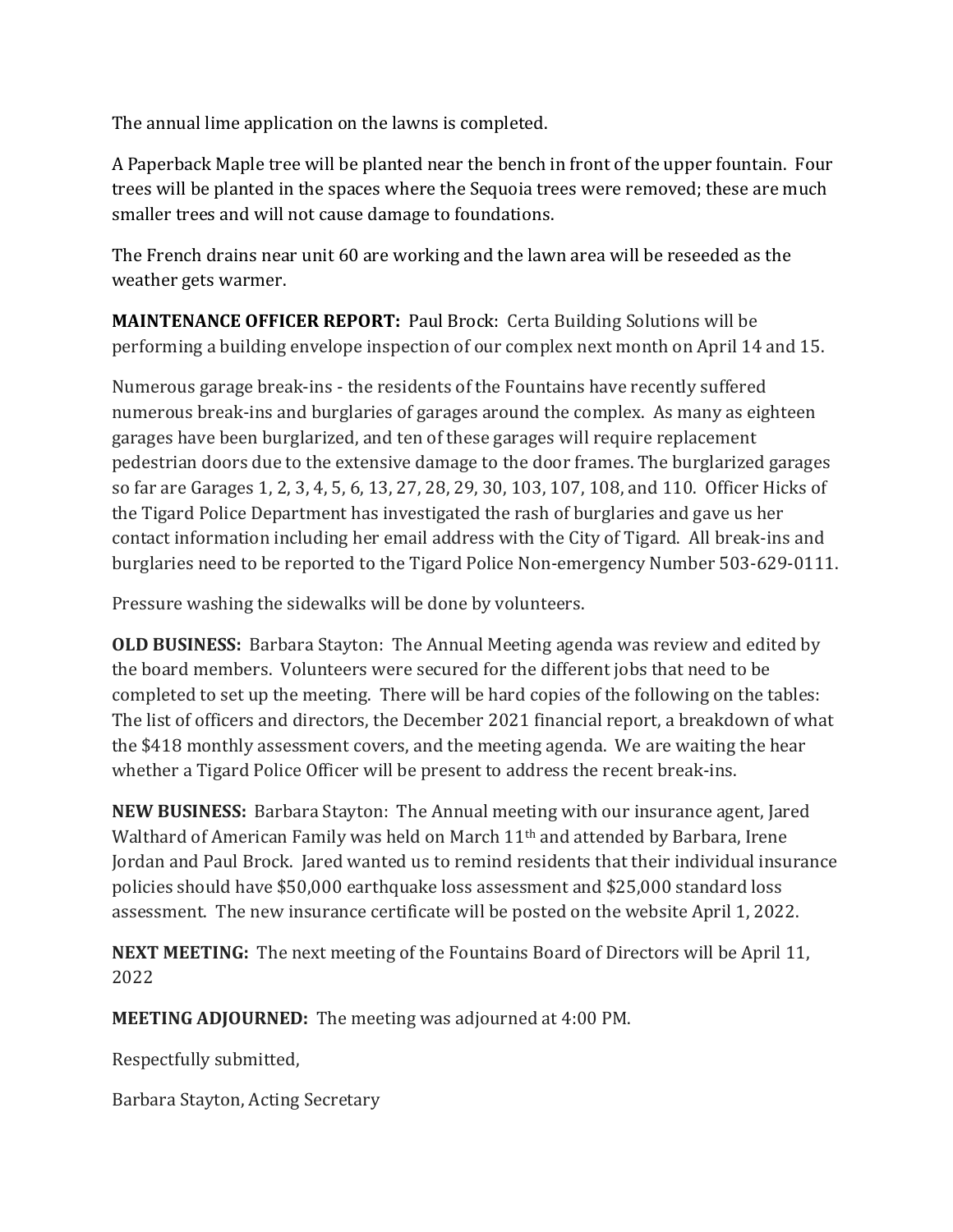# **FOUNTAINS BOARD OF DIRECTORS MEETING MINUTES**

# **February 14, 2022**

The meeting was called to order at 3:00 P.M. by Chairman Barbara Stayton. A quorum was present: Barbara Stayton (Chairman,) Irene Jordon (Treasurer) and Paul Brock, (Maintenance.)

**OFFICERS PRESENT:** Jim Cunningham, Bill Norton, Joan Mathews and Judy West. **ABSENT:** Jean Madrid.

**RESIDENTS PRESENT:** Carole Hanlin, #15, Susan Reinhart, # 20, Ann Arnold, #41, Cyndy O'Brien, #92, Dottie Francis, # 66, Lee Cunningham, #34, Patricia Goytia, #16, Patty McIntosh, #46, Stella Vetrone, #17 and Elena Madden, #56.

**Comments and concerns expressed by residents:** Landscaping: some areas are looking unkept, roots of plants were not removed with the plants, etc. A question: why has the lower fountain been off. Jim Cunningham, Landscape Officer, explained that the fountain has been off because it is clogged. It is to be cleared in the coming week. Jim will meet Susan Reinhart, # 20, Patricia Goytia, #16, and Gretchen Gander, #19, to see what can be done about the landscape issues.

**SECRETARY REPORT:** It was moved, seconded and approved to approve the minutes from the January  $10, 2022$  meeting.

**ASSISTANT TREASURER'S REPORT:** Bill Norton: 110 units are paid in full, there is one transfer fee and one statement fee, each \$50, and one new owner fee of \$1,500. Bill Norton is retiring from the position of Assistant Treasurer and Elena Madden has agreed to take his place.

It was moved, seconded and approved to appoint Elena Madden to this position.

# **TREASURER'S REPORT:** Irene Jordan

Funds on Hand at January 31, 2022:

Total Reserves Funds on Hand \$480,766.36

Total Operations Funds on Hand \$112,887.82

Total Funds on Hand \$593,654.18 

Check numbers 3677 through 3693 were issued for a total of \$32,351.03. There were no reserve payments in January. There were no debit card charges in January. Checks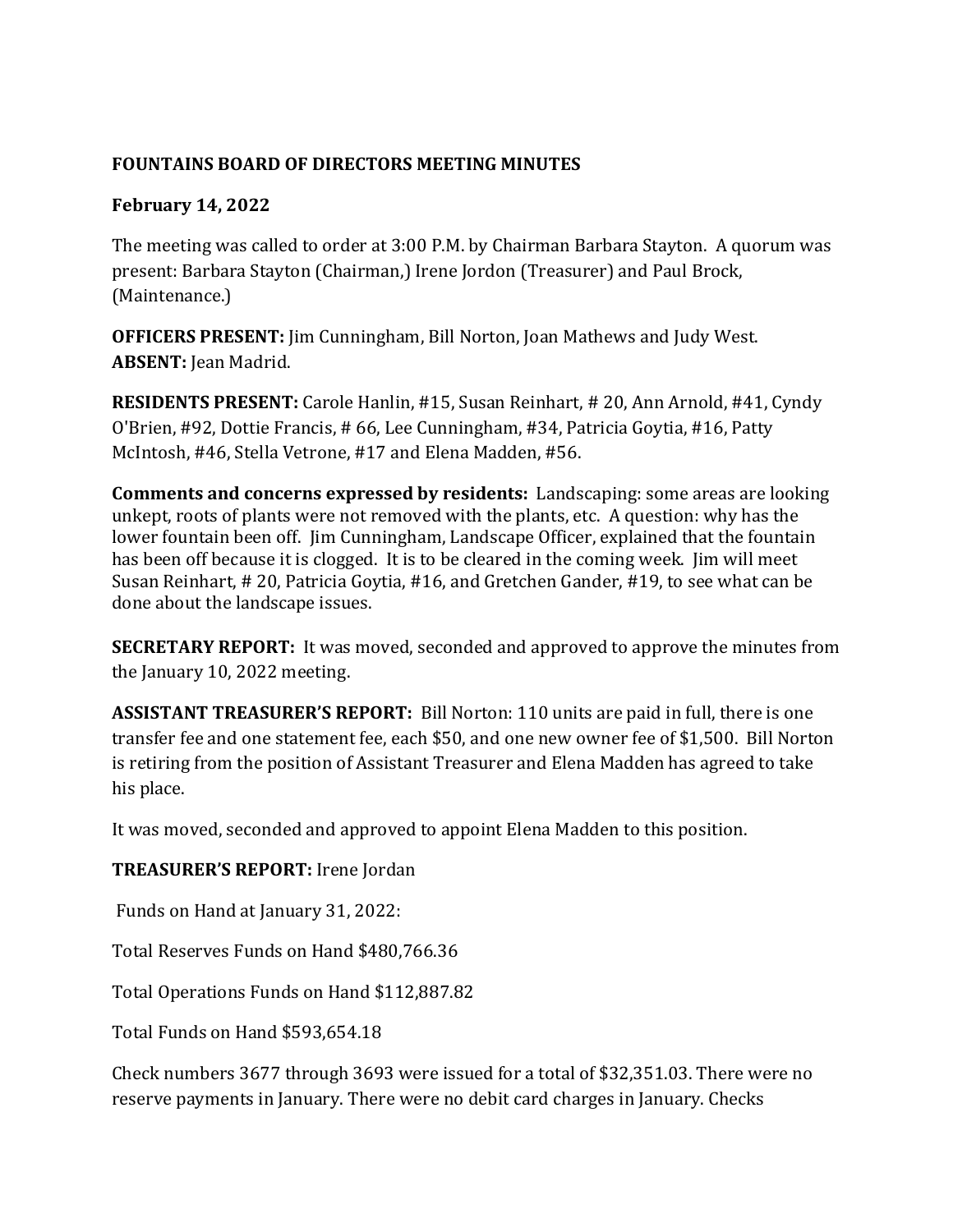outstanding at month end totaled \$5,668.39. The Washington Federal CD that expired in January was rolled over to 13 months at .35% as approved in the January 2022 meeting. It was moved, seconded and approved to approve the treasurer report.

**NEIGHBORHOOD WATCH COORDINATOR REPORT:** It was moved, seconded and approved to accept Bill Norton for this position. A block captain is still needed for Units 61-70. 

**NEWCOMERS/WELCOME NEW RESIDENTS REPORT:** Joan Mathews: Joan reported that she still has been unable to reach the new resident in 110. Joan took a packet up to their unit and left it by the door. She will continue to try to connect with this resident.

**RESIDENT INFORMATION REPORT:** Judy West: Judy will update the resident information list by March 1.

**LANDSCAPE OFFICER REPORT:** [im Cunningham: The French drain project was competed around buildings in the southeast area of the property. A big thank you to Paul Brock for coordinating the project.

After speaking to Brightview they have waived the requested \$70 monthly increase after it was pointed out that we just had an annual contract increase.

Brightview reports Fall leaf season is over so crews are transitioning into detailed cleanup in order to prepare your landscape for the Spring. Maintenance crews will be finishing up dormant season pruning and detailed landscape bed cleanups between January and February. In January the crew was focused on cleaning up landscape beds, weed removal, dormant season pruning of select varieties of shrubs, and clearance pruning of shrubs and trees along buildings.

Upcoming services crews will focus on:

- Jan/Feb pre-emergent herbicide applications
- Feb/Mar Irrigation teams will be looking to schedule pre-season irrigation audits late winter/early springing

Scheduled service days and times may vary depending on the type of service needed week to week.

**MAINTENANCE REPORT: Paul Brock Building Envelope Inspection 2022** 

Three companies have provided bids for the building envelope inspection in April: Forensic Building Consultants, [2 Building Consultants and CERTA Building Solutions. Each bid also includes an option to inspect all of the roofs.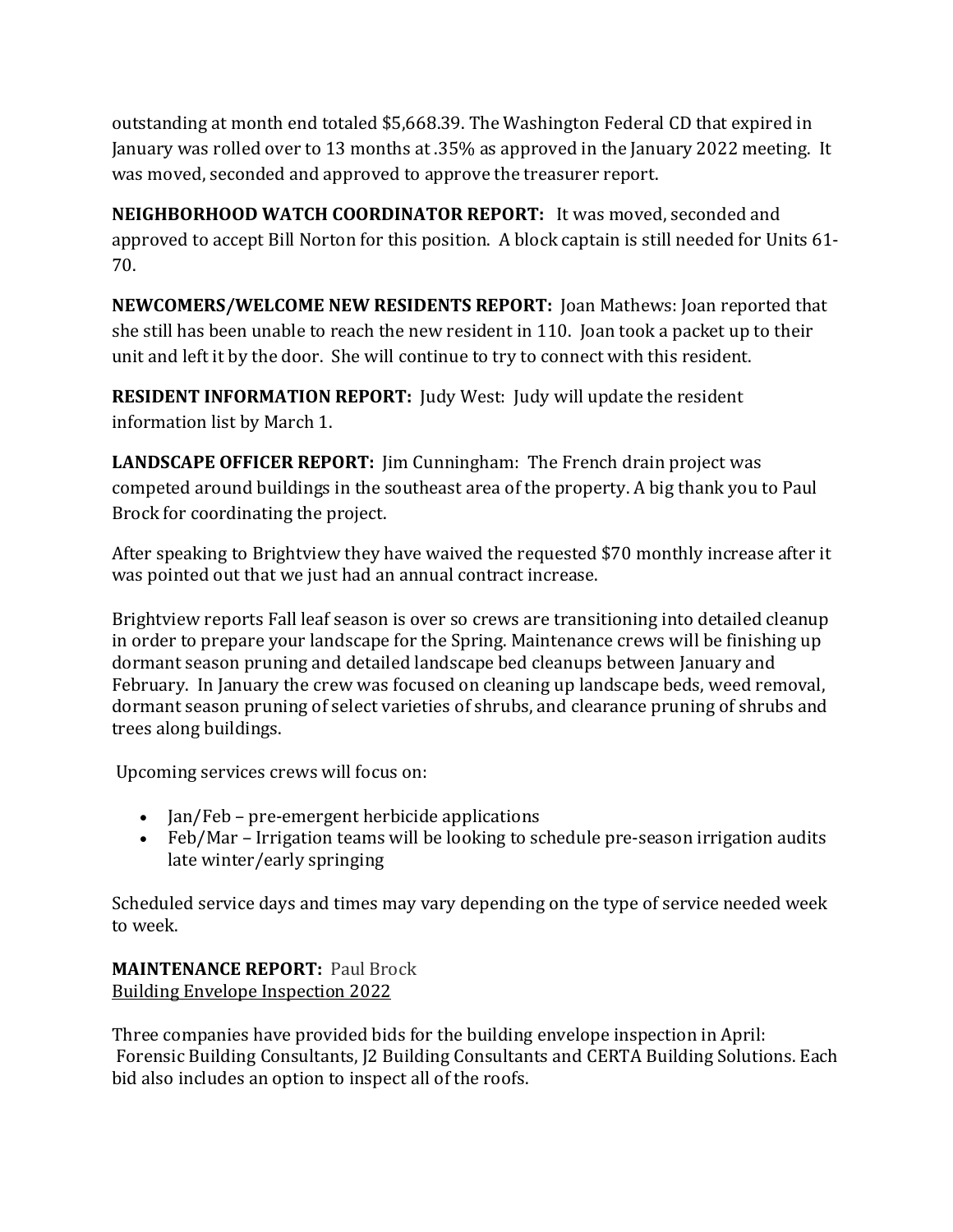Accepting the bid from CERTA Building Solutions with the option to inspect all the roofs has very strong support among the members of the board and the maintenance committee. The total cost for CERTA's proposal, including the option to inspect all of our roofs, is \$5,690.00.

A motion was made, seconded and approved to accept CERTA's bid and to hire CERTA to perform our building envelope inspection, including the option to inspect all of our roofs, for a cost not to exceed \$6000.00.

## **OLD BUSINESS:**

**Annual Meeting:** Currently, the annual meeting is scheduled for March 17 at 1:00 in person the ballroom of the clubhouse. (Note: if this changes due to Covid-19 cases, all will be notified.) Hard copy notices of the meeting will be hand delivered to all residents; Barbara will also contact the part time residents.

There are three items to vote on:

- 1. The election of an officer to the board (Irene Jordan has agreed to run again)
- 2. IRS revenue ruling 70-604

3. An amendment to the Bylaws allowing residents who wish to purchase ductless heating/cooling units to place condenser/compressors on their decks/patios.

A form at the bottom of the notice is to be filled out by the resident and returned to box 31 by March 8, 2022. One vote per unit is allowed. In lieu of food served, there will be a drawing for Safeway gift certificates; eight \$25 certificates, and four \$50 certificates. Currently, masks are required until March  $31<sup>st</sup>$  at the clubhouse.

**COMCAST:** Jim, Irene and Barbara met with Comcast. Currently \$36.63 of our monthly HOA dues goes to Comcast for television only. Comcast did not have any good plans to offer us. The committee is continuing to look into options, especially for those who have internet too. The Fountains contract with Comcast doesn't run out until 2023, so there is no need to change anything now. This will be discussed further at the annual meeting.

### **NEW BUSINESS:**

**Post office Boxes at the clubhouse:** The post man is having difficulty getting the mail for each HOA into the right box. Fortunately, we will have the other address through July and it should be straightened out by then.

The meeting was adjourned at 3:48 P.M. The next regular meeting will be Monday, March 14<sup>th</sup> at 3:00 P.M. in the conference room of the clubhouse unless the situation with Covid-19 changes, in which case all will be notified.

Respectfully Submitted, Julie Helle, Secretary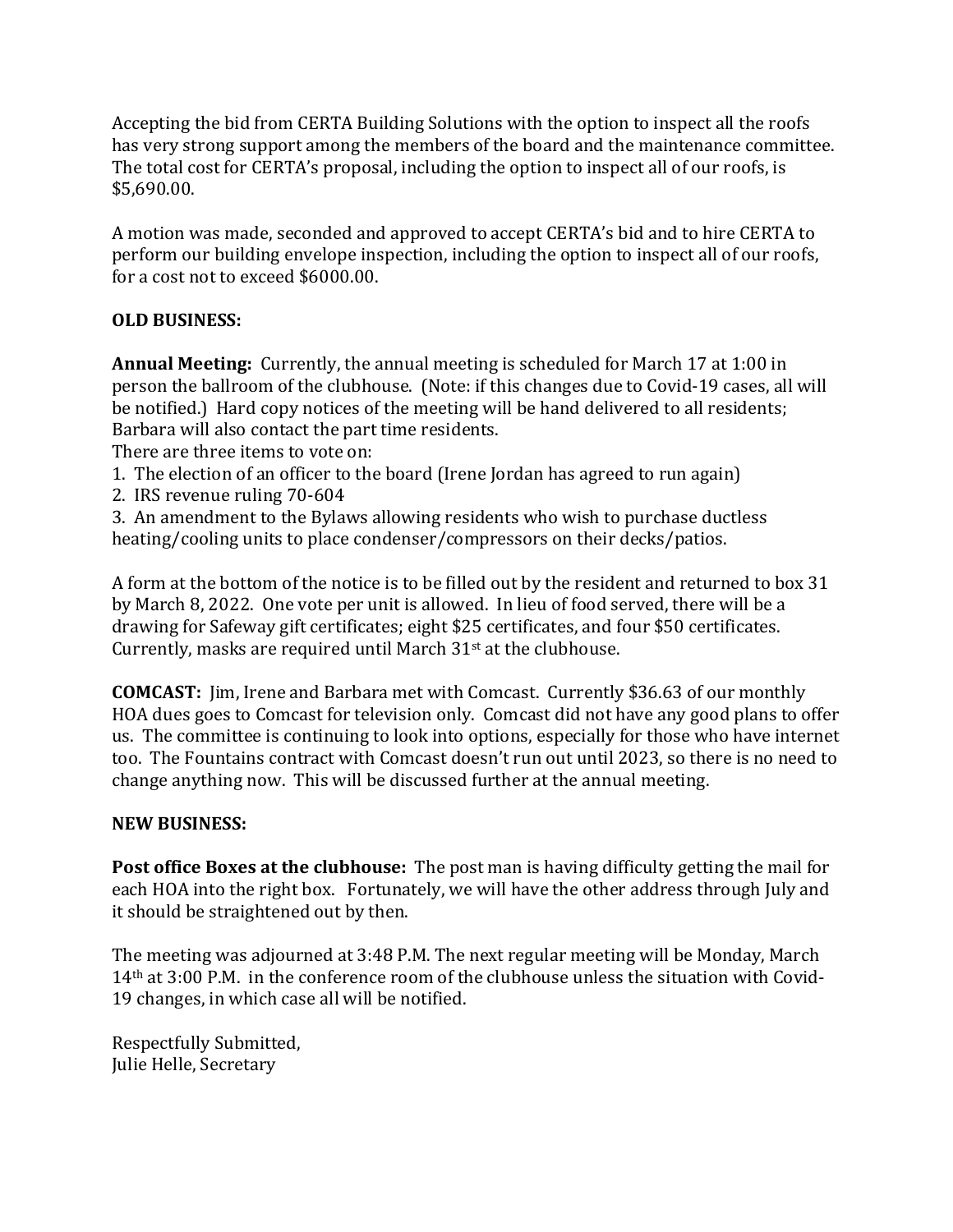# FOUNTAINS BOARD OF DIRECTORS MEETING MINUTES JANUARY 10, 2022

The meeting was called to order by chairman Barbara Stayton at 3:00 P.M. by phone conference. A quorum was present: Barbara Stayton (Chairman,) Irene Jordon (Treasurer) and Paul Brock, (Maintenance.)

Officers Present were Bill Norton, Jean Madrid, Jim Cunningham, Joan Mathews, and Judy West. 

Residents present were Vicki Masengale, # 86, Carole Hanlin, #15, Dottie Francis, #66, Ann Arnold, #41, Janet Giovannetti, #83, Lorry Christian, #67, Patricia Goytia, #16, Patty McIntosh, #46 and acting secretary Julie Helle, #40.

RESIDENTS WITH QUESTIONS OR REMARKS: Patricia Goytia mentioned that a branch is lying on the side of the garage and that she has a concern about the roof. Jim Cunningham responded that Treecology will remove the branch.

SECRETARY REPORT: A motion to approve the secretary report from the December 13, 2021 meeting was made, seconded and approved. A motion was made and seconded to approve Julie Helle as the new secretary. The motion was approved.

Barbara Stayton moved to correct the August 9, 2021 Fountains HOA Board meeting minutes as follows:

Under the section "Residents with Remarks or Questions" Clare Engle #78 is reported to have said, "Some Board members are not qualified for their responsibilities/ positions." This should be corrected to read: "As an organization that requires legal sanctions to exist, the Fountains Board can consist of individuals who have no qualifications for a job, only that they volunteer

for a job." The motion was seconded and approved.

ASSISTANT TREASURER'S REPORT: (Bill Norton) 109 Units are paid in full with 1 unit delinquent. There were 3 transfer fees of \$50.00 each, 5 statement fees of \$50 each and 3 new owner fees of \$1,200 each.

Bill Norton is resigning as assistant treasurer and Elana Madden, #56, has agreed to take over this position.

TREASURER'S REPORT: (Irene Jordon) Funds on hand on December 31, 2021 are:

a. Total Reserves Funds on Hand \$466,742.58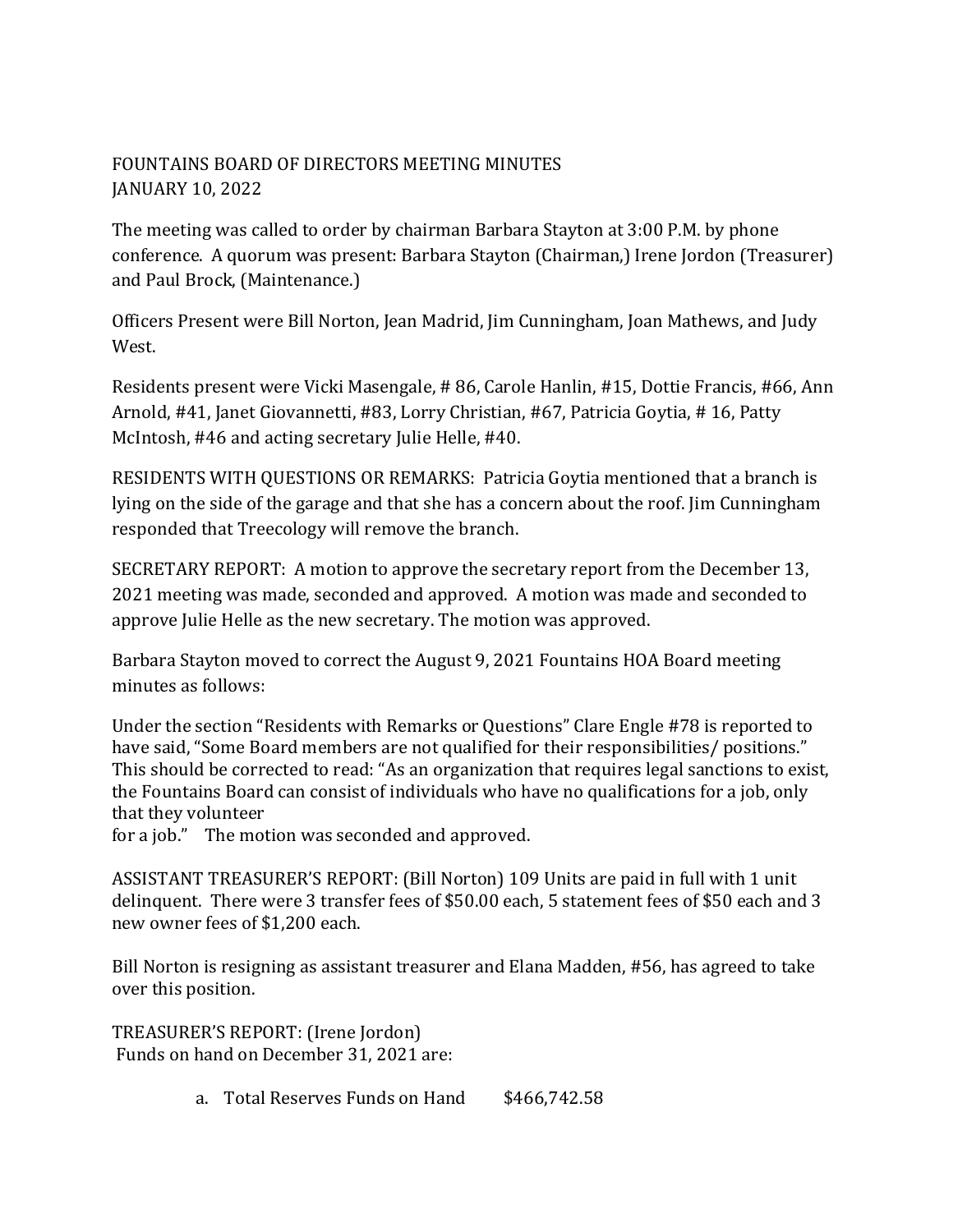| b. Total Operations Funds on Hand \$101,965.99 |  |
|------------------------------------------------|--|
|                                                |  |

c. Total Funds on Hand \$568,708.57

Check numbers 3660 through 3676 were issued for a total of \$28,417.83. There were no reserve payments in November. There were 4 debit card charges for a total of \$186.81. There were 2 bank charges for depository supplies for a total of \$111.48. Checks outstanding at month end totaled \$15,648.06.

There is a Washington Federal CD that will mature January 13, 2022. Washington Federal continues to offer it's special 13-month CD rate of .35%. A motion made, seconded and approved to move CD over to 13-month CD at .35%.

## NEIGHBORHOOD WATCH COORDINATOR:

Reno Tortora has resigned as coordinator. Bill Norton expressed interest in this position. Barbara explained the duties of this position, with emphasis that it is important to get emergency contacts for people if they are willing to give them.

A block captain is needed for units 61-70 as Carole Fulkerson, #61, wants to give up the position. Barbara e-mailed residents in that block to ask if anyone is interested and also asked residents from that block present at the meeting if anyone is interested with no response. Barbara will follow up with phone calls.

NEWCOMERS WELCOME REPORT: (Joan Mathews) All have been welcomed except #110. 110 has been called several times with no response. Others reported that this resident has moved in and some have talked to her, so Joan Mathews was urged to keep trying to reach her. 

RESIDENT INFORMATION AND COMMUNICATION: (Judy West) Judy reported that the packets have been updated and the new email put in. She has updated the resident list and reports that only 77 and 110 have not been added. 77 has not closed yet. Judy will need a name and phone number once it does.

LANDSCAPING REPORT: (Jim Cunningham) Jim restated that Treecology will be taking care of the branch on the garage. Brightview is going to raise their prices in March by \$70.00 citing increased costs for fuel and other expenses. The motion was made and seconded to accept this increase and it was approved. Jim stated that some of the areas Brightview works in need to be done in the spring.

MAINTENANCE REPORT: (Paul Brock) Regarding repairs to the masonry repairs in buildings 15480and 15565, HOA Services technician, Daniel Stinchfield, advised to wait until warmer weather. Daniel said that consistent temperatures between 40 and 85 degrees is best. HOA Services has put us in their scheduling system to perform the repairs in March of 2022. Paul will follow up with them periodically. Daniel also pointed out that there is little concern for water intrusion into the wooden structure behind the bricks. The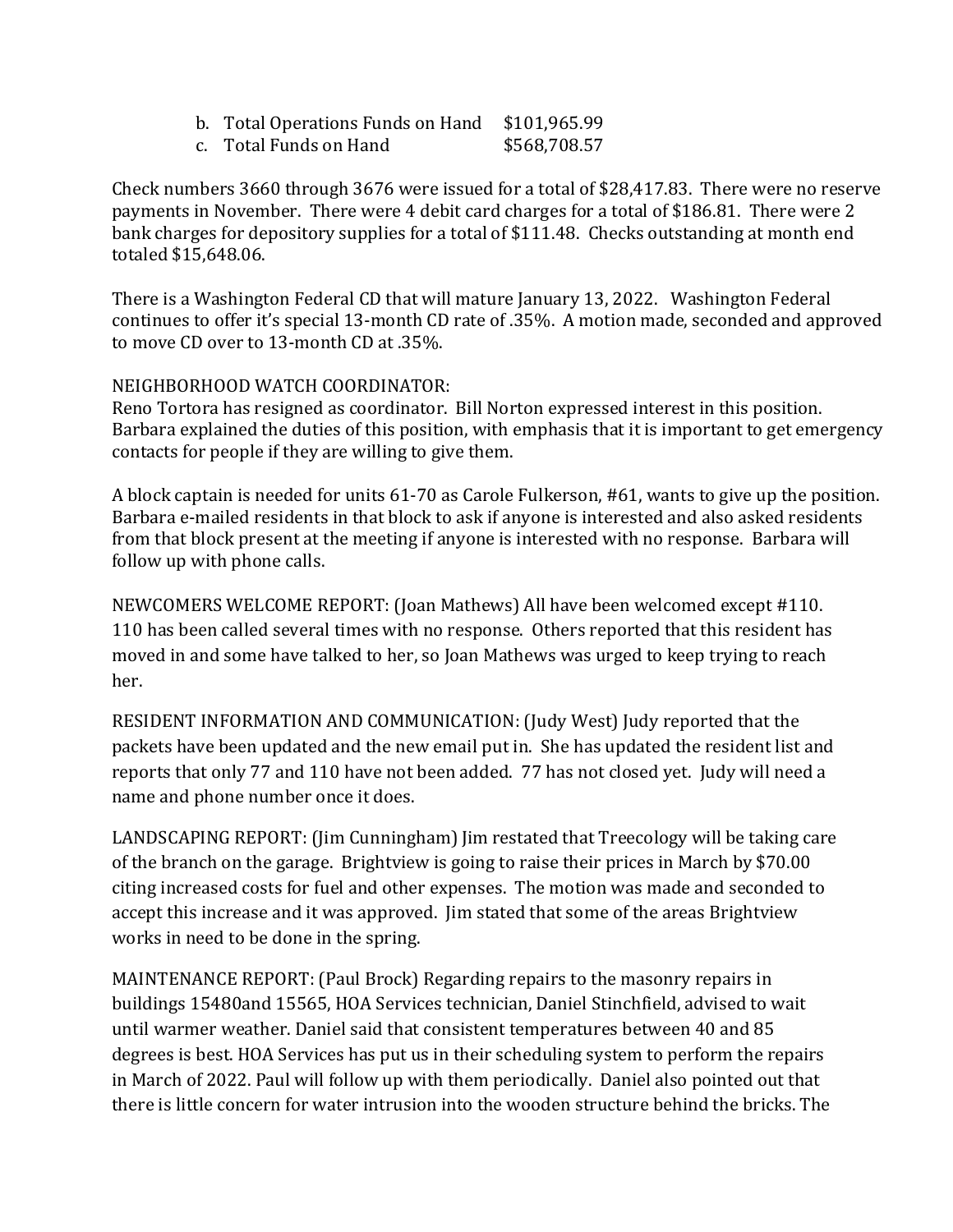wooden structure behind the bricks is protected by a water repellant membrane ("tar paper"), which protects the wood from moisture. Daniel has seen the tar paper membrane behind the bricks on another one of our buildings, and he said that the tar paper that he saw there was perfectly intact.

When the repairs are performed, HOA Services will provide a complete report of what is discovered behind the bricks. If there is any damage to the building behind the bricks, the damage will be repaired at that time.

Building envelope inspection in 2022: The board is currently collecting bids from three companies to perform a building envelope inspection in 2022. The three companies are Forensic Building Consultants, [2 Building Consultants, and Certa Building Solutions. We have just completed renovations of all the decks and an inspection is required at the completion of any major project. Upon a question being raised as to the definition of an envelope inspection,

Paul defined it as a general inspection of all outer components of the buildings in the complex

## OLD BUSINESS:

Annual Meeting: Barbara announced that there are 3 main Items to be voted on:

1. Voting in a new director for the Fountains HOA

2. The 70-604 IRS regulation to allow excess funds to be placed in the Operations account

3. To amend the regulation that prohibits permanent items on the decks or patios to allow for the installation of mini-split heating and cooling systems that have an outside compressor. 

Barbara suggested that we set the date of March  $15<sup>th</sup>$  at  $1:00$  P.M. for the annual meeting and reserve the room.

Please note: the meeting date has now been changed to Thursday March  $17<sup>th</sup>$  at  $1:00$  P.M.

If the meeting cannot be held due to the number of cases of the Corona-19 Virus, residents will be provided with ballots in their building entrance so they can vote on these measures. Barbara Stayton emphasized that the safety of our residents during this pandemic is a top priority.

NEW BUSINESS: Comcast: Barbara Stayton, Irene Jordon and Jim Cunningham met with two Comcast representatives to discuss options available as our contract with Comcast to provide services as part of our monthly dues will be ending. Comcast is to put together a package to offer. Residents may be offered a ballot to indicate their opinions about the Comcast package and what services they would like provided. This has been tabled for now. Lorry Christian asked where we could find the number to contact Comcast for our type of service. It is under the Fountains link on the SCA website, on the Homeowners page; 855-307-4896.